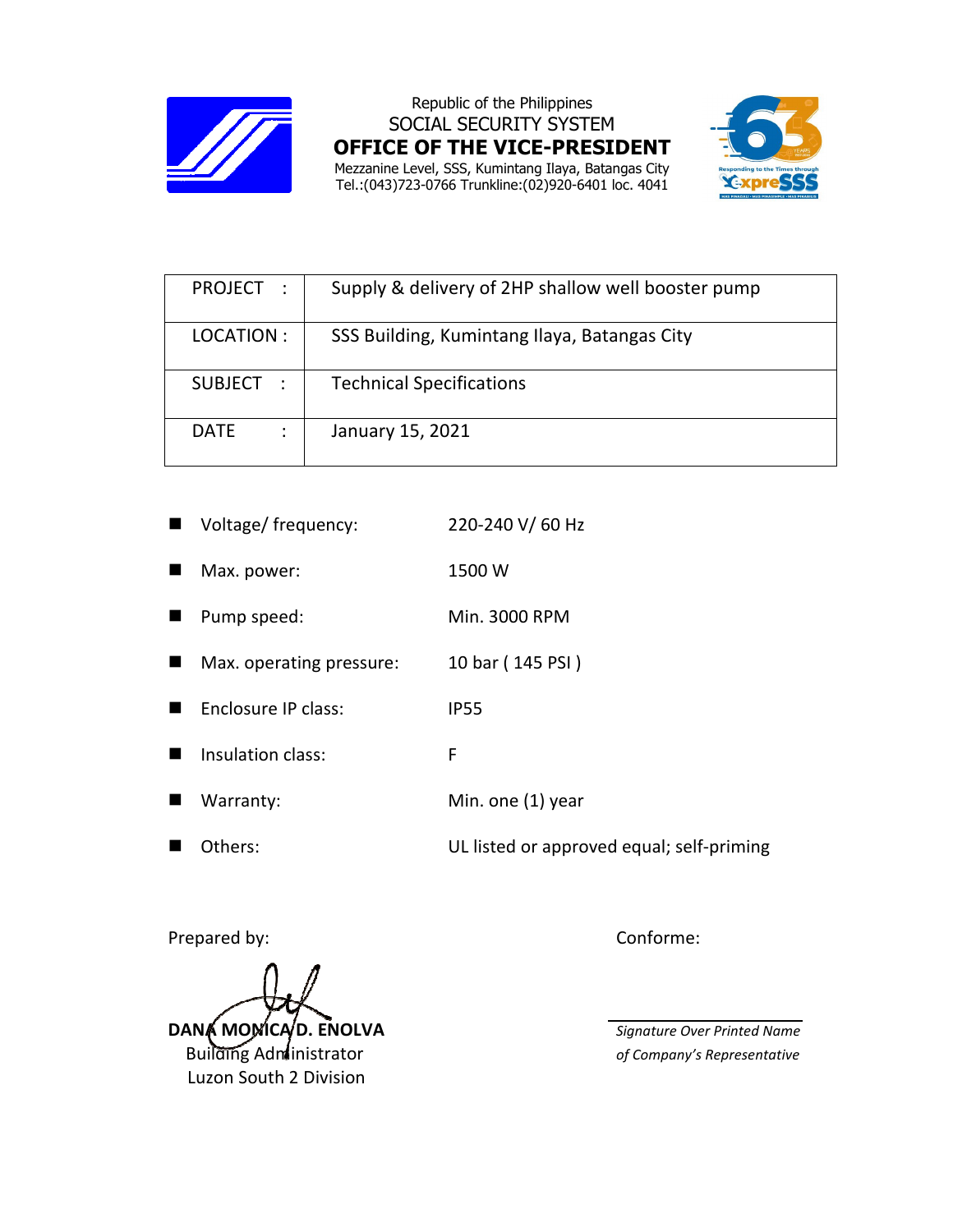

Republic of the Philippines SOCIAL SECURITY SYSTEM **OFFICE OF THE VICE-PRESIDENT**  Mezzanine Level, SSS, Kumintang Ilaya, Batangas City Tel.:(043)723-0766 Trunkline:(02)920-6401 loc. 4041



| PROJECT :        | Supply & delivery of automatic water pump pressure<br>controller |  |
|------------------|------------------------------------------------------------------|--|
| LOCATION:        | SSS Building, Kumintang Ilaya, Batangas City                     |  |
| SUBJECT :        | <b>Technical Specifications</b>                                  |  |
| <b>DATE</b><br>÷ | January 15, 2021                                                 |  |

| $\blacksquare$ | Voltage/ frequency:       | 220-240 V/60 Hz   |
|----------------|---------------------------|-------------------|
| ш              | Max. power:               | 1500 W            |
|                | Max. operating pressure:  | 10 bar (145 PSI)  |
| H.             | IP class:                 | <b>IP65</b>       |
|                | Max. working temperature: | $60^{\circ}$ C    |
|                | Warranty:                 | Min. one (1) year |

Prepared by: Conforme:

**DANA MONICA D. ENOLVA** *Signature Over Printed Name*<br>Build<del>in</del>g Adm *inistrator of Company's Representative* 

Luzon South 2 Division

 $of$  Company's Representative